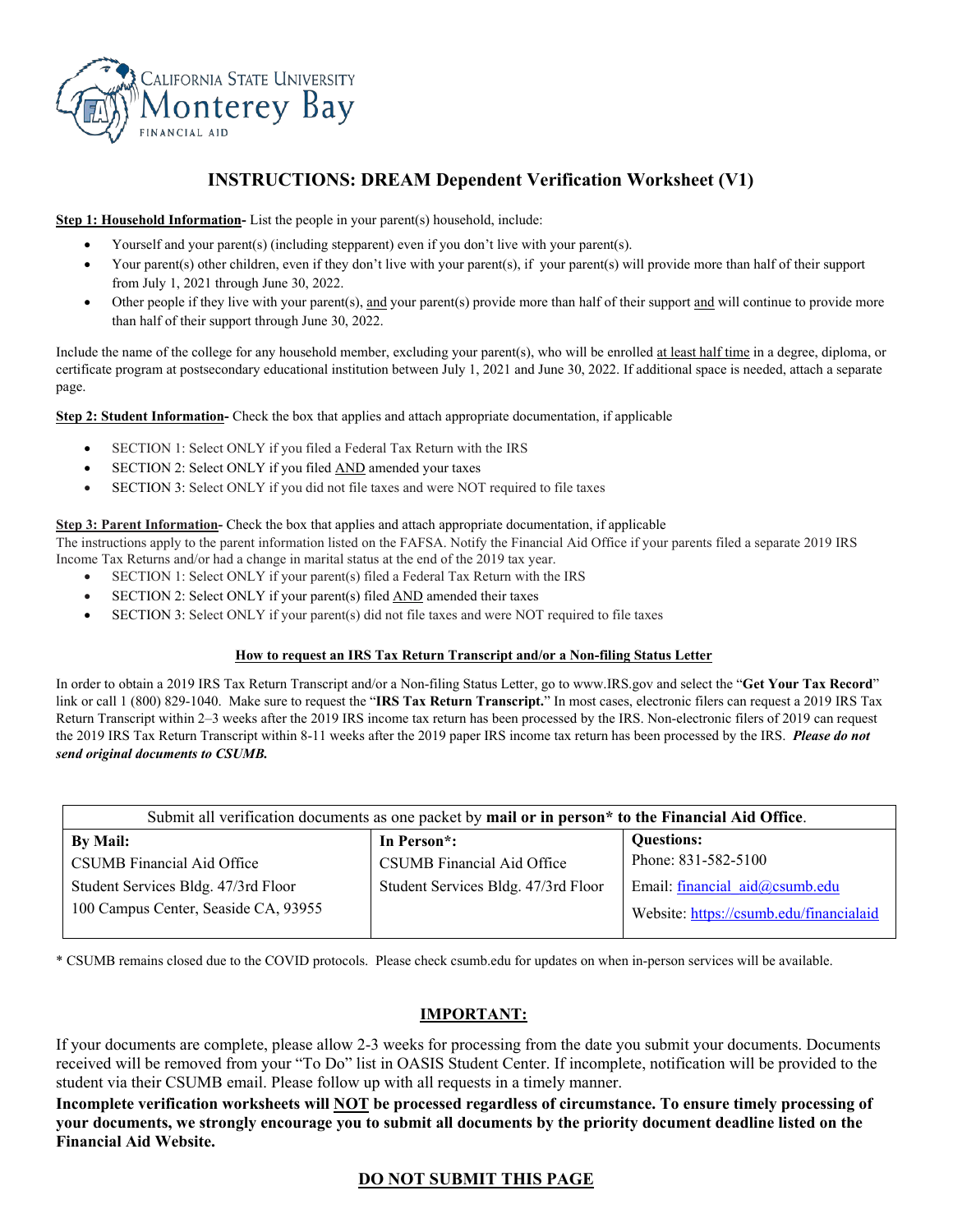| Last Name     | First Name                                  | M.I. | OASIS Student I.D. (000-000-000) |
|---------------|---------------------------------------------|------|----------------------------------|
| FINANCIAL AID | CALIFORNIA STATE UNIVERSITY<br>Monterey Bay |      | For office use only              |

## **2021-2022 DREAM Dependent Verification Worksheet (V1)**

Your 2021-2022 Dream Act Application was selected for review in a process called Verification. The law states that before awarding Federal Student Aid, the Financial Aid Office is required to confirm the information you and your parents reported on your Dream Act Application. To verify that you provided correct information, the Financial Aid Office will compare your Dream Act Application with the information on this worksheet and with all other requested documents. If there are differences between your Dream Act Application and the financial documents provided, a financial aid administrator will make corrections to your Dream Act Application as needed. *If you have an unusual circumstance where you were granted a filing extension, are a victim of identity theft, or filed a Non-IRS Income Tax Return, please contact the Financial Aid Office before completing this form.*

 **SUBMIT COMPLETED** worksheet and required attachments to the Financial Aid Office by the **priority document deadline** listed on the Financial Aid Website: **<https://csumb.edu/financialaid>**

#### **STEP 1: Household Information**

List the people in your parent(s) household, include:

- Yourself and your parent(s) (including stepparent) even if you don't live with your parent(s).
- Your parent(s) other children, even if they don't live with your parent(s), if your parent(s) will provide more than half of their support from July 1, 2021 through June 30, 2022.
- Other people if they live with your parent(s), and your parent(s) provide more than half of their support and will continue to provide more than half of their support through June 30, 2022.

Include the name of the college for any household member, excluding your parent(s), who will be enrolled at least half time in a degree, diploma, or certificate program at postsecondary educational institution between July 1, 2021 and June 30, 2022. If additional space is needed, attach a separate page.

| <b>Full Legal Name</b> | Age | <b>Relationship to Student</b> | <b>College for 2021-2022</b> | Will be Enrolled at<br><b>Least Half-Time</b> |
|------------------------|-----|--------------------------------|------------------------------|-----------------------------------------------|
|                        |     | Self                           | <b>CSUMB</b>                 | Yes                                           |
|                        |     | Parent                         | $N\!/\!A$                    | N/A                                           |
|                        |     |                                |                              |                                               |
|                        |     |                                |                              |                                               |
|                        |     |                                |                              |                                               |
|                        |     |                                |                              |                                               |
|                        |     |                                |                              |                                               |
|                        |     |                                |                              |                                               |
|                        |     |                                |                              |                                               |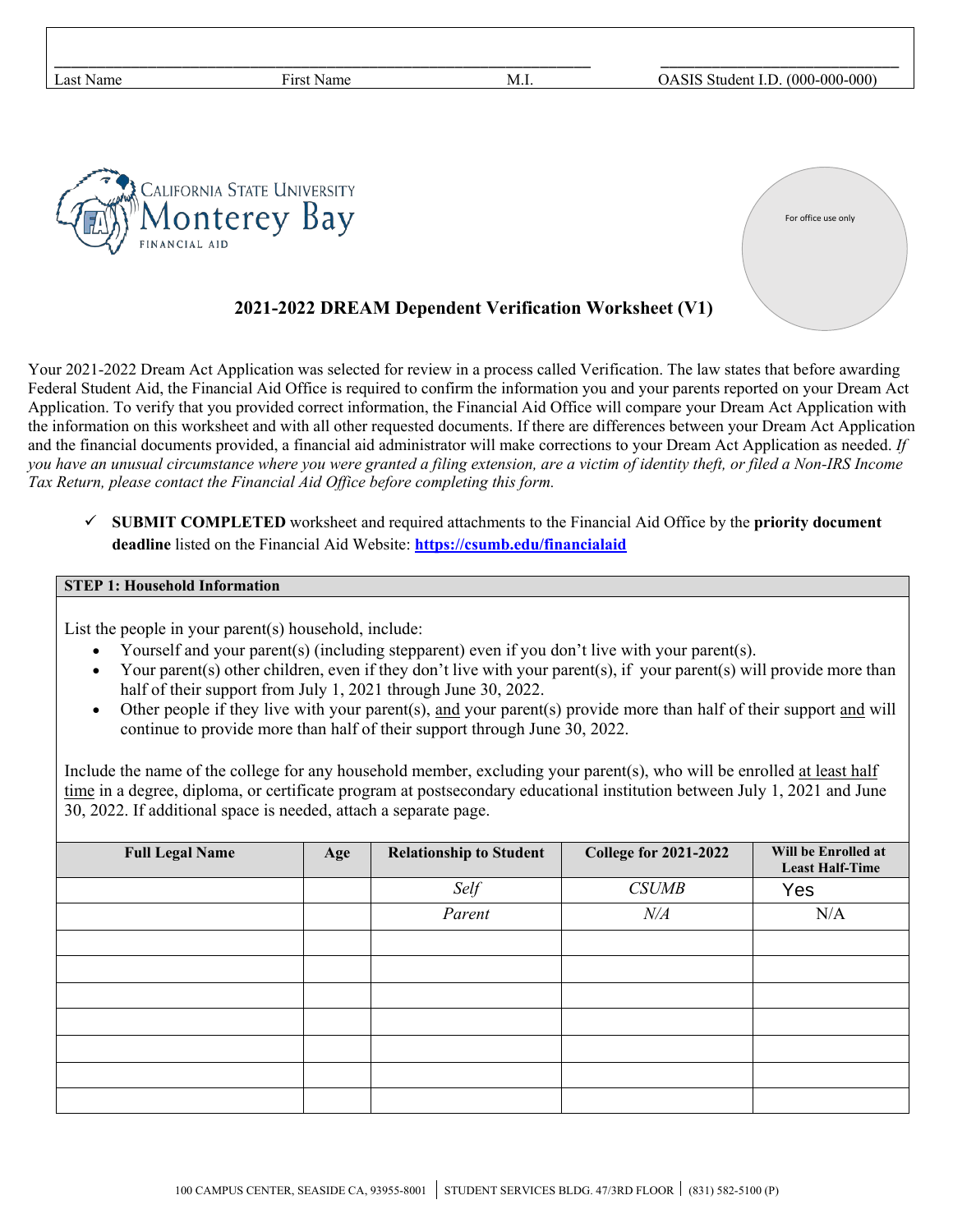|                            |                    |      | ________                                                     |
|----------------------------|--------------------|------|--------------------------------------------------------------|
| -<br>ast۔<br>$\sim$<br>анк | --<br>$-111$<br>łа | -M.i | $000^{\circ}$<br>700C<br>0-000<br>"ulder"<br>יי<br>$\cdot$ . |

# **Please do NOT leave this section blank.**

| STEP 2: Student Information (Check the box that applies)                                        |                                                                                                                                                                                                                                                                                                                                                                                                                 |                          |                                            |  |
|-------------------------------------------------------------------------------------------------|-----------------------------------------------------------------------------------------------------------------------------------------------------------------------------------------------------------------------------------------------------------------------------------------------------------------------------------------------------------------------------------------------------------------|--------------------------|--------------------------------------------|--|
| <b>Select ONLY</b><br>if you filed a<br><b>Federal Tax</b><br><b>Return with</b><br>the IRS     | You filed a 2019 Federal Tax Return with the IRS. As a result, you are required to attach a 2019 IRS Tax<br>Return Transcript with this Federal Verification Worksheet.<br>Check here to confirm a 2019 IRS Tax Return Transcript is attached.                                                                                                                                                                  |                          |                                            |  |
| <b>Select ONLY</b><br>if you filed<br><b>AND</b> amended<br>your taxes                          | $\Box$<br>You filed and amended your original 2019 Federal Income Tax return with the IRS. As a result, you<br>must attach a 2019 IRS Tax Return Transcript and a signed copy of the 2019 IRS Form 1040X with all<br>schedules filed with the IRS.<br>Check here to confirm a 2019 IRS Tax Return Transcript is attached.<br>Check here to confirm a signed 2019 IRS 1040X Form and all schedules are attached. |                          |                                            |  |
| <b>Select ONLY</b><br>if you did not<br>file taxes and<br>were NOT<br>required to file<br>taxes | Check here if you were not employed and had no income earned from work during 2019.<br><b>OR</b><br>Check here if you were employed and were not required to file during 2019. List every employer<br>even if the employer did not issue an IRS W-2 form and the amount earned from each employer.<br>Attach copies of all 2019 W-2's received.                                                                 |                          |                                            |  |
|                                                                                                 | Employer's Name                                                                                                                                                                                                                                                                                                                                                                                                 | Amount Earned in<br>2019 | W-2 or an Equivalent Document<br>Provided? |  |
|                                                                                                 | Example: CSUMB                                                                                                                                                                                                                                                                                                                                                                                                  | \$2000                   | Yes                                        |  |
|                                                                                                 |                                                                                                                                                                                                                                                                                                                                                                                                                 | \$                       | Yes                                        |  |
|                                                                                                 |                                                                                                                                                                                                                                                                                                                                                                                                                 | \$                       | Yes                                        |  |
|                                                                                                 |                                                                                                                                                                                                                                                                                                                                                                                                                 | \$                       | Yes                                        |  |